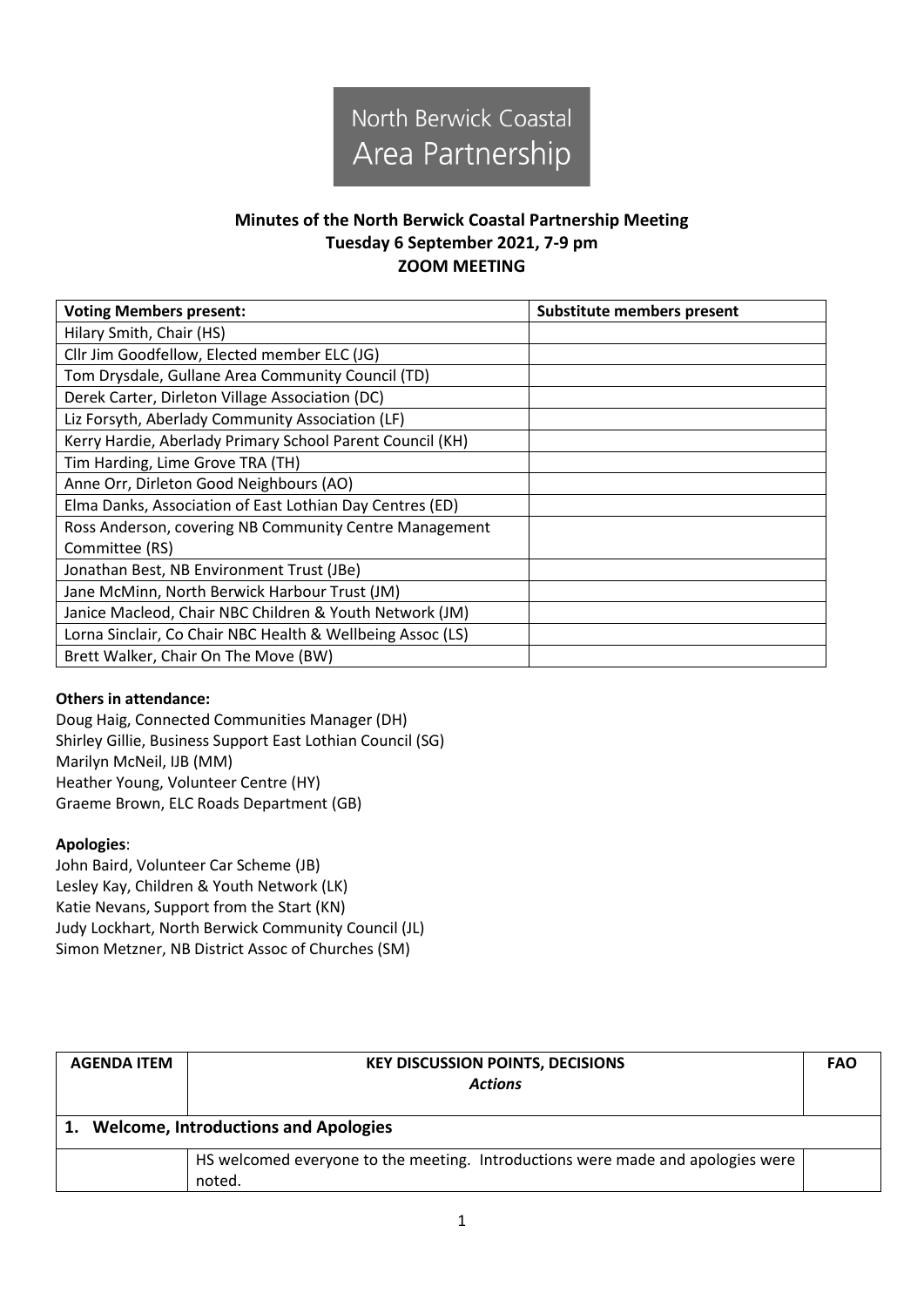| HS apologised for the rearranging of the meeting.<br>DH asked regarding Ally Rooney who attended the last meeting. We were not sure if<br>they were representing an organisation or if they were a member of the public. No one<br>knew Ally.<br>These meetings are open to the public so please spread the word that everyone is<br>welcome.<br>DH advised that this meeting would be recorded, kept for 21 days then automatically<br>deleted.<br>2. Minutes Previous Meeting<br>Minutes from the Zoom meeting on 22 <sup>nd</sup> June 2021 were agreed and accepted. |                                                                                                                                                                                                                                                                                                                                                                                                                                                                                                                                             |  |  |  |
|--------------------------------------------------------------------------------------------------------------------------------------------------------------------------------------------------------------------------------------------------------------------------------------------------------------------------------------------------------------------------------------------------------------------------------------------------------------------------------------------------------------------------------------------------------------------------|---------------------------------------------------------------------------------------------------------------------------------------------------------------------------------------------------------------------------------------------------------------------------------------------------------------------------------------------------------------------------------------------------------------------------------------------------------------------------------------------------------------------------------------------|--|--|--|
|                                                                                                                                                                                                                                                                                                                                                                                                                                                                                                                                                                          | 3. Press attendance at meetings                                                                                                                                                                                                                                                                                                                                                                                                                                                                                                             |  |  |  |
|                                                                                                                                                                                                                                                                                                                                                                                                                                                                                                                                                                          | HS advised members that she had been asked if it was appropriate for the press to<br>attend these meetings. Everyone agreed the press would be welcomed along to these<br>meetings.                                                                                                                                                                                                                                                                                                                                                         |  |  |  |
|                                                                                                                                                                                                                                                                                                                                                                                                                                                                                                                                                                          | <b>3a Roads Department Update</b>                                                                                                                                                                                                                                                                                                                                                                                                                                                                                                           |  |  |  |
|                                                                                                                                                                                                                                                                                                                                                                                                                                                                                                                                                                          | GB project manager came along to the meeting tonight to update members regarding<br>the Charrette. GB showed members a presentation and explained the enhanced<br>scheme for the East end of the High street. A discussion took place with lots of<br>questions and ideas. A vote took place to proceed and implement these changes at a<br>cost of £36,000 from the Roads Budget. 11 members voted yes. 1 abstain and 1<br>against.                                                                                                        |  |  |  |
| 4. Matters Arising                                                                                                                                                                                                                                                                                                                                                                                                                                                                                                                                                       |                                                                                                                                                                                                                                                                                                                                                                                                                                                                                                                                             |  |  |  |
|                                                                                                                                                                                                                                                                                                                                                                                                                                                                                                                                                                          | Walking Festival feedback- HS advices all feedback was very positive from<br>$\bullet$<br>this event and the web site is continuing to receive hits which is brilliant.<br>Dirleton have requested to use some of the audio files and maps. HS<br>would like all these resources to be used by everyone and is keen to look<br>at ways to continue to use these maps etc. HS thanked the Area<br>Partnership for the £2,300 award and explained there is still £1,300<br>money left and HS discussed some ideas as to how best to use this. |  |  |  |
|                                                                                                                                                                                                                                                                                                                                                                                                                                                                                                                                                                          | Information Sharing - DH advised members we are being asked to share<br>٠<br>information which results in a lot of emails which may or may not be<br>relevant to members. DH will forward emails and will ask members if they<br>will to receive the emails to get in touch with the relevant person to go on<br>the emails distribution list for that topic. We are aiming to only send<br>emails that are relevant out.                                                                                                                   |  |  |  |
|                                                                                                                                                                                                                                                                                                                                                                                                                                                                                                                                                                          | Governance - A vote took place and unanimous in favour and there were<br>no objections to these changes.                                                                                                                                                                                                                                                                                                                                                                                                                                    |  |  |  |
|                                                                                                                                                                                                                                                                                                                                                                                                                                                                                                                                                                          | HS advised that the proposal from North Berwick Community Council<br>regarding the number of votes they have is no longer live.                                                                                                                                                                                                                                                                                                                                                                                                             |  |  |  |
|                                                                                                                                                                                                                                                                                                                                                                                                                                                                                                                                                                          | Summer Activities Programme- DH advised there was lots of great work<br>done over the holidays and KN emailed an update advising there were<br>443 opportunities for children & young people. Lots of great relationships<br>and connections have been made and already looking forward to planning<br>for next holidays.                                                                                                                                                                                                                   |  |  |  |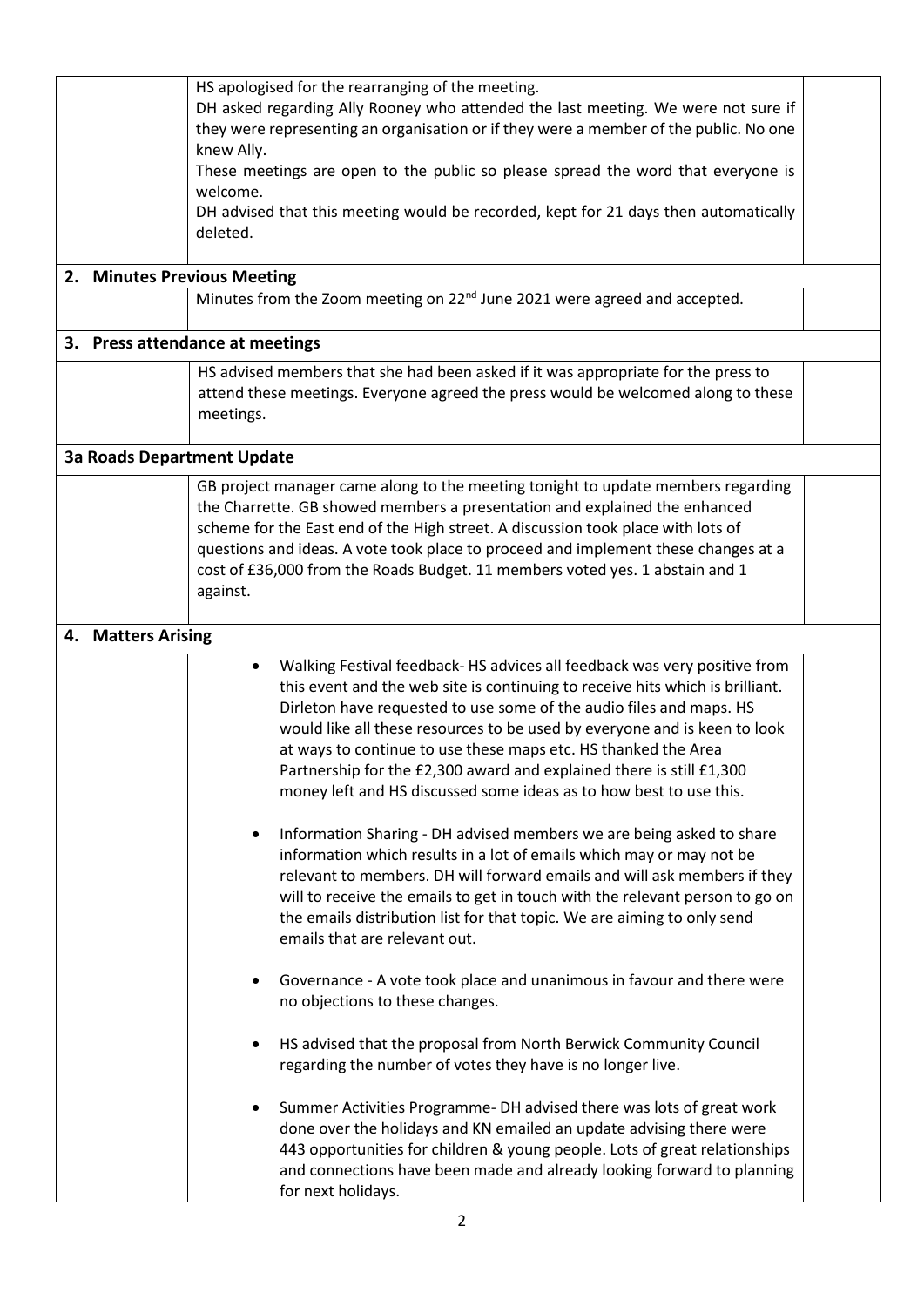| 5.                          | Holiday Hunger/Food Poverty-DH confirmed since September 2020 they<br>have drawn down social welfare £38,000 and have currently used about<br>half of this. A further £3,000 food poverty and Social Welfare is available<br>from Scottish Government for East Lothian Council and DH proposed that<br>this be given to the Health & Wellbeing sub group who facilitated similar<br>money during previous lockdowns. Members were asked to vote on the<br>£3,000 going to the NBC H&W for food poverty. It was unanimous yes and<br>no objections received.<br>Scottish Government Funding - DH advised there is another £2,500<br>٠<br>specific for digital inclusion. £7,500 for youth work activities and<br>JM/DH/C&Y network will be meeting at the end of the month regarding<br>this. JG mentioned didn't think Whitekirk Village hall has wifi. EF<br>mentioned Aberlady village hall doesn't have wifi either. TD mentioned<br>Dirleton village hall/kirk hall doesn't have wifi either. HS suggested we try<br>an accommodate everyone and come back and take a look at this.<br><b>Declaration of Interest</b> |  |  |  |
|-----------------------------|---------------------------------------------------------------------------------------------------------------------------------------------------------------------------------------------------------------------------------------------------------------------------------------------------------------------------------------------------------------------------------------------------------------------------------------------------------------------------------------------------------------------------------------------------------------------------------------------------------------------------------------------------------------------------------------------------------------------------------------------------------------------------------------------------------------------------------------------------------------------------------------------------------------------------------------------------------------------------------------------------------------------------------------------------------------------------------------------------------------------------|--|--|--|
|                             | HS asked members to declare any conflict of interest they may have in any of the                                                                                                                                                                                                                                                                                                                                                                                                                                                                                                                                                                                                                                                                                                                                                                                                                                                                                                                                                                                                                                          |  |  |  |
|                             | applications being voted on tonight. A discussion took place to clarify a conflict of                                                                                                                                                                                                                                                                                                                                                                                                                                                                                                                                                                                                                                                                                                                                                                                                                                                                                                                                                                                                                                     |  |  |  |
|                             | interest.                                                                                                                                                                                                                                                                                                                                                                                                                                                                                                                                                                                                                                                                                                                                                                                                                                                                                                                                                                                                                                                                                                                 |  |  |  |
|                             | EF declared a conflict of interest in the Sit & Stroll application.                                                                                                                                                                                                                                                                                                                                                                                                                                                                                                                                                                                                                                                                                                                                                                                                                                                                                                                                                                                                                                                       |  |  |  |
|                             | AO declared a conflict of interest in Dirleton Village Association and Dirleton Good                                                                                                                                                                                                                                                                                                                                                                                                                                                                                                                                                                                                                                                                                                                                                                                                                                                                                                                                                                                                                                      |  |  |  |
|                             | Neighbours application.                                                                                                                                                                                                                                                                                                                                                                                                                                                                                                                                                                                                                                                                                                                                                                                                                                                                                                                                                                                                                                                                                                   |  |  |  |
|                             | TD declared a conflict of interest in Dirleton Village Association.                                                                                                                                                                                                                                                                                                                                                                                                                                                                                                                                                                                                                                                                                                                                                                                                                                                                                                                                                                                                                                                       |  |  |  |
|                             | JM declared a conflict of interest Dirleton Village Association and Dirleton Good                                                                                                                                                                                                                                                                                                                                                                                                                                                                                                                                                                                                                                                                                                                                                                                                                                                                                                                                                                                                                                         |  |  |  |
|                             | Neighbours application.<br>DC declared a conflict of interest in Dirleton Village Association                                                                                                                                                                                                                                                                                                                                                                                                                                                                                                                                                                                                                                                                                                                                                                                                                                                                                                                                                                                                                             |  |  |  |
|                             |                                                                                                                                                                                                                                                                                                                                                                                                                                                                                                                                                                                                                                                                                                                                                                                                                                                                                                                                                                                                                                                                                                                           |  |  |  |
| 6. Membership               |                                                                                                                                                                                                                                                                                                                                                                                                                                                                                                                                                                                                                                                                                                                                                                                                                                                                                                                                                                                                                                                                                                                           |  |  |  |
|                             | HS had received an application from Hilary Smyth, Gullane Community Children's Hub                                                                                                                                                                                                                                                                                                                                                                                                                                                                                                                                                                                                                                                                                                                                                                                                                                                                                                                                                                                                                                        |  |  |  |
|                             | wishing to become members of the North Berwick Coastal Area Partnership (NBCAP).<br>Members were asked to vote and It was unanimous yes and no objections received.                                                                                                                                                                                                                                                                                                                                                                                                                                                                                                                                                                                                                                                                                                                                                                                                                                                                                                                                                       |  |  |  |
|                             | Gullane Community Children's Hub now a member of NBCAP.                                                                                                                                                                                                                                                                                                                                                                                                                                                                                                                                                                                                                                                                                                                                                                                                                                                                                                                                                                                                                                                                   |  |  |  |
|                             | HS had also received an enquiry from a county wide organisation and asked members                                                                                                                                                                                                                                                                                                                                                                                                                                                                                                                                                                                                                                                                                                                                                                                                                                                                                                                                                                                                                                         |  |  |  |
|                             | to have a think about this.                                                                                                                                                                                                                                                                                                                                                                                                                                                                                                                                                                                                                                                                                                                                                                                                                                                                                                                                                                                                                                                                                               |  |  |  |
| 7.                          | North Berwick Costal Area Plan 2021 - 2024                                                                                                                                                                                                                                                                                                                                                                                                                                                                                                                                                                                                                                                                                                                                                                                                                                                                                                                                                                                                                                                                                |  |  |  |
|                             | HS advised that each sub group have come up with some new priorities which have<br>been redrawn for the NBC Area Plan. This will go out for consultation to get as many                                                                                                                                                                                                                                                                                                                                                                                                                                                                                                                                                                                                                                                                                                                                                                                                                                                                                                                                                   |  |  |  |
|                             | opinions/views as possible. Looking for feedback from members as to the best way to                                                                                                                                                                                                                                                                                                                                                                                                                                                                                                                                                                                                                                                                                                                                                                                                                                                                                                                                                                                                                                       |  |  |  |
|                             | achieve this. Suggestions were on line survey, using QR codes, banners up in as many                                                                                                                                                                                                                                                                                                                                                                                                                                                                                                                                                                                                                                                                                                                                                                                                                                                                                                                                                                                                                                      |  |  |  |
|                             | community places as possible including all the villages. Please contact HS/DH/SG if you                                                                                                                                                                                                                                                                                                                                                                                                                                                                                                                                                                                                                                                                                                                                                                                                                                                                                                                                                                                                                                   |  |  |  |
|                             | have any suggestions.                                                                                                                                                                                                                                                                                                                                                                                                                                                                                                                                                                                                                                                                                                                                                                                                                                                                                                                                                                                                                                                                                                     |  |  |  |
|                             | DH advised all members had been emailed information regarding the draft                                                                                                                                                                                                                                                                                                                                                                                                                                                                                                                                                                                                                                                                                                                                                                                                                                                                                                                                                                                                                                                   |  |  |  |
|                             | consultation poverty plan survey and draft equality plan survey. He encouraged                                                                                                                                                                                                                                                                                                                                                                                                                                                                                                                                                                                                                                                                                                                                                                                                                                                                                                                                                                                                                                            |  |  |  |
|                             | everyone to complete, circulate and share this as widely as possible. It is important for                                                                                                                                                                                                                                                                                                                                                                                                                                                                                                                                                                                                                                                                                                                                                                                                                                                                                                                                                                                                                                 |  |  |  |
| everyone to have their say. |                                                                                                                                                                                                                                                                                                                                                                                                                                                                                                                                                                                                                                                                                                                                                                                                                                                                                                                                                                                                                                                                                                                           |  |  |  |
|                             | Draft Poverty Plan Survey - East Lothian Council - Citizen Space                                                                                                                                                                                                                                                                                                                                                                                                                                                                                                                                                                                                                                                                                                                                                                                                                                                                                                                                                                                                                                                          |  |  |  |
|                             | (eastlothianconsultations.co.uk)                                                                                                                                                                                                                                                                                                                                                                                                                                                                                                                                                                                                                                                                                                                                                                                                                                                                                                                                                                                                                                                                                          |  |  |  |
|                             |                                                                                                                                                                                                                                                                                                                                                                                                                                                                                                                                                                                                                                                                                                                                                                                                                                                                                                                                                                                                                                                                                                                           |  |  |  |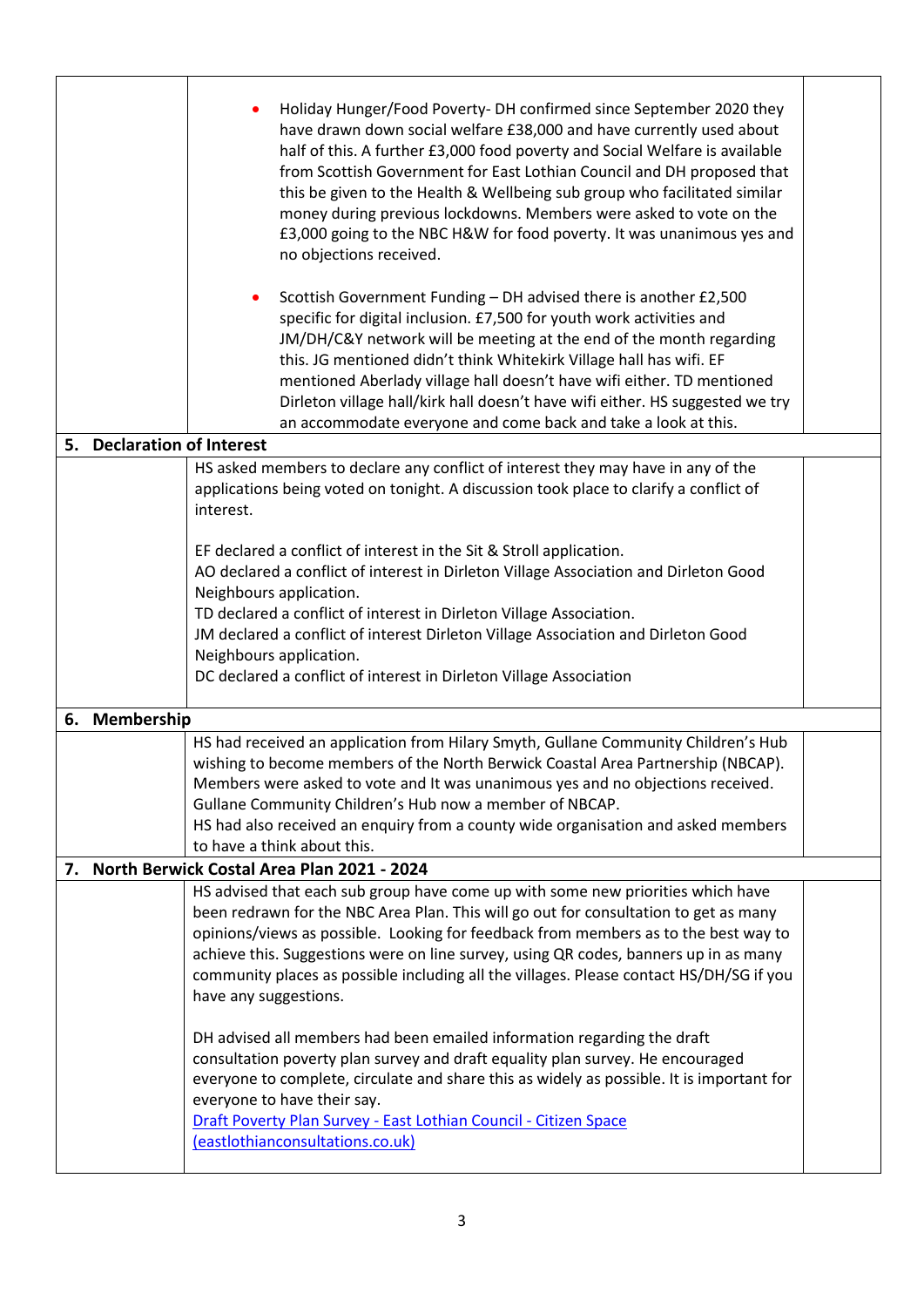|    |                                  | Draft Equality Plan Survey - East Lothian Council - Citizen Space                                                                                                           |  |  |  |
|----|----------------------------------|-----------------------------------------------------------------------------------------------------------------------------------------------------------------------------|--|--|--|
|    | (eastlothianconsultations.co.uk) |                                                                                                                                                                             |  |  |  |
|    |                                  |                                                                                                                                                                             |  |  |  |
|    |                                  | 8. Reports from Sub Groups                                                                                                                                                  |  |  |  |
|    |                                  | <b>Children &amp; Youth Network</b> $-$ JM informed the members that there is a meeting                                                                                     |  |  |  |
|    |                                  | arranged for 28.9.2021 at 3.30pm - 4.30pm in Law primary school. This will be a face                                                                                        |  |  |  |
|    |                                  | to face meeting. There is still a lot of work to be done and looking to get an action                                                                                       |  |  |  |
|    |                                  | plan together. Looking at poverty, play park provisions for children with additional                                                                                        |  |  |  |
|    |                                  | support needs, youth work, funding, mental health and recovery from COVID. Hoping                                                                                           |  |  |  |
|    |                                  | to have regular meetings set up soon. Would be good if someone from the Gullane                                                                                             |  |  |  |
|    |                                  | Children's Hub (GCH) could attend. JM/DH to contact GCH regarding the meeting.                                                                                              |  |  |  |
|    |                                  | Health & Wellbeing - LS released scoping research project. Needed to be creative                                                                                            |  |  |  |
|    |                                  | regarding COVID. Serious conversations had on walks, benches and have turned into                                                                                           |  |  |  |
|    |                                  | positive experiences. The researcher has said this has been a really worthwhile                                                                                             |  |  |  |
|    |                                  | experience. Community Connections looking at strategic organizational document                                                                                              |  |  |  |
|    |                                  | which will be useful to the whole community. Hoping to gather feedback and                                                                                                  |  |  |  |
|    |                                  | comments from this. Compassionate Communities set up during COVID were doing on                                                                                             |  |  |  |
|    |                                  | line conversations and have had guest speakers which have been really successful.                                                                                           |  |  |  |
|    |                                  | Fringe by the Sea event received very positive turn out and feedback. Had Planned 2                                                                                         |  |  |  |
|    |                                  | wellbeing workshops but this needed to be reduced to one. Alan McLean's wellbeing<br>class gave strategies and ideas for your own wellbeing. Good information to help train |  |  |  |
|    |                                  | trainers.                                                                                                                                                                   |  |  |  |
|    |                                  | Compassionate Communities Columbus hospice EVES end of life training pilot has                                                                                              |  |  |  |
|    |                                  | been set up to include, positive listening skills and a host of others. 6 people to be                                                                                      |  |  |  |
|    |                                  | trained to begin with. HS added there is a meeting tomorrow afternoon 7.9.21 and                                                                                            |  |  |  |
|    |                                  | the theme is mental health. Everyone is welcome and if you wish to join please just                                                                                         |  |  |  |
|    |                                  | get in touch.                                                                                                                                                               |  |  |  |
|    |                                  |                                                                                                                                                                             |  |  |  |
|    |                                  | On The Move - BW advised the draft minutes from the meeting 23.6.21 are being                                                                                               |  |  |  |
|    |                                  | prepared. Drop kerbs are in hand. Looking for feedback on the Area Plan and Access                                                                                          |  |  |  |
|    |                                  | for All. Paths proposals around NB schools we are making progress thanks to                                                                                                 |  |  |  |
|    |                                  | Transport Officer Ian Reid. Whitekirk speed camera is about to be installed. Charge                                                                                         |  |  |  |
|    |                                  | points talks and proposals are ongoing. JG mentioned X5 bus which was taken off                                                                                             |  |  |  |
|    |                                  | during lockdown. Not sure if this is going to be reinstated. It is a concern.                                                                                               |  |  |  |
|    |                                  | Support from the Start - DH informed the meeting that Jan Gant the family support                                                                                           |  |  |  |
|    |                                  | worker's post has been extended till March 2022. HS confirmed this is brilliant news. J                                                                                     |  |  |  |
|    |                                  | G asked where funding from? DH confirmed North Berwick Trust and ELC. HS                                                                                                    |  |  |  |
|    |                                  | confirmed JG does a brilliant job.                                                                                                                                          |  |  |  |
| 9. |                                  | <b>Reports from Village Representatives</b>                                                                                                                                 |  |  |  |
|    |                                  | <b>Aberlady Community Association</b><br>EF updated members on the following:                                                                                               |  |  |  |
|    |                                  |                                                                                                                                                                             |  |  |  |
|    |                                  | Going to start Aberlady Community Connections on 14.9.21. Starting with a<br>small group in the local pub.                                                                  |  |  |  |
|    |                                  | First newsletter has gone out and thankyou to AO for supporting Ros<br>$\bullet$                                                                                            |  |  |  |
|    |                                  | Richardson. It has gone to every household in Aberlady.                                                                                                                     |  |  |  |
|    |                                  | Queens Canopy planting tree and a funding application hopefully for a mini<br>$\bullet$                                                                                     |  |  |  |
|    |                                  | orchard which is exciting.                                                                                                                                                  |  |  |  |
|    |                                  | Aberlady in Bloom is going really well. Been judged by Beautiful Scotland.<br>٠                                                                                             |  |  |  |
|    |                                  | Had a picnic with Aberlady in Bloom and toddlers in the community garden<br>٠                                                                                               |  |  |  |
|    |                                  | for the first time which was excellent.                                                                                                                                     |  |  |  |
|    |                                  | New benches and looking at benches that need refurbished.<br>٠                                                                                                              |  |  |  |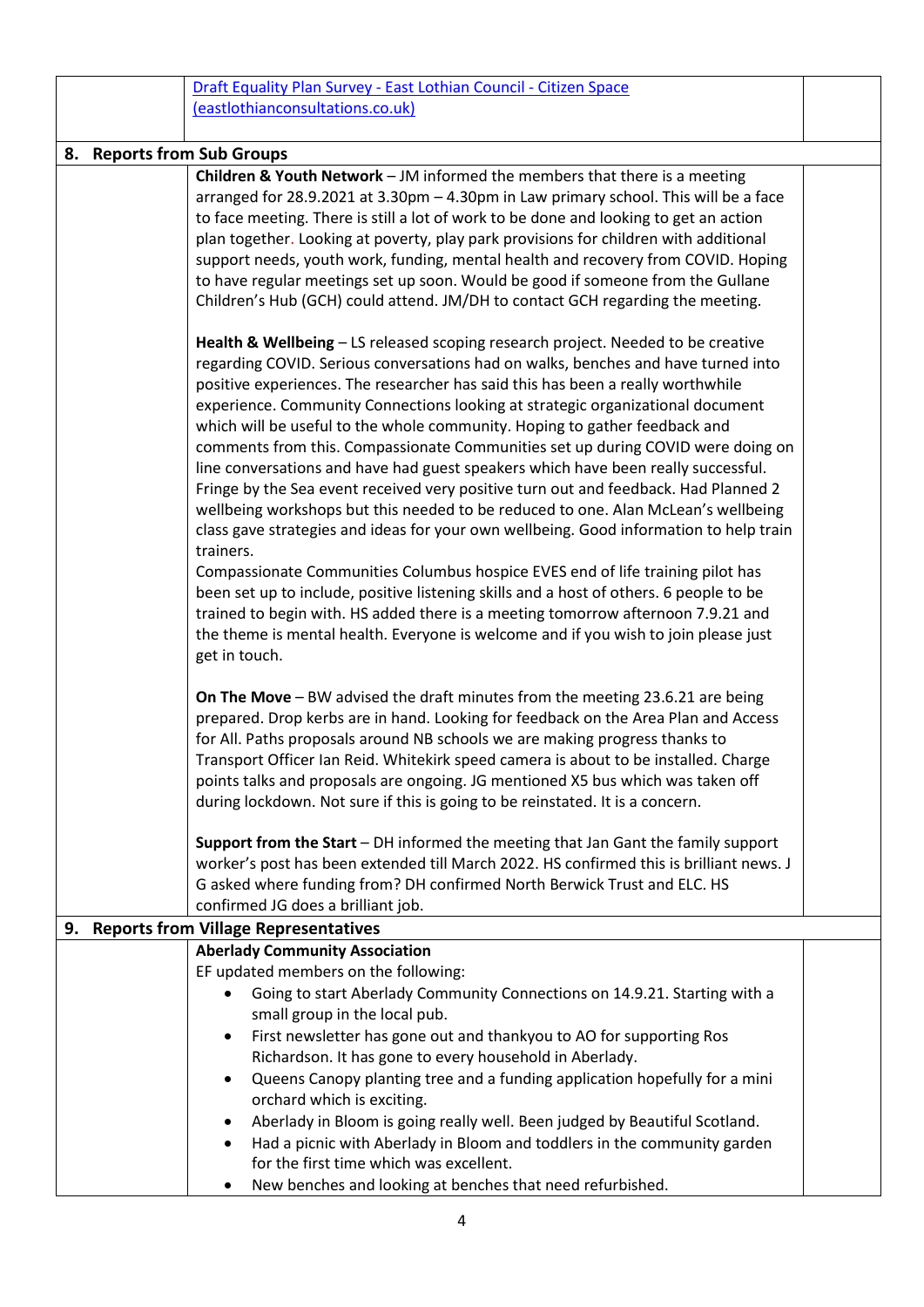| Purchased 10 litter pickers which can be used by the whole community.<br>$\bullet$                                                                          |  |
|-------------------------------------------------------------------------------------------------------------------------------------------------------------|--|
| Calendar for Aberlady again thanks to AO for her support.<br>$\bullet$                                                                                      |  |
| Pollution on issues ogoing.                                                                                                                                 |  |
| Meeting every weeks in DUCKS with Aberlady in Bloom re climate change.<br>$\bullet$                                                                         |  |
| This was an initiate that started in North Berwick.                                                                                                         |  |
| EF confirmed Aberlady is trying projects that have proven to work well in<br>$\bullet$                                                                      |  |
| North Berwick.                                                                                                                                              |  |
| KH had a meeting with EF and others and is keen to link primary school and                                                                                  |  |
| pupils into some of the great work that is happening in Aberlady. KH                                                                                        |  |
| mentioned there doesn't seem to be a lot of things going on for age range 12-                                                                               |  |
| 18 and perhaps this is something we can all work towards. Speeding was also                                                                                 |  |
| mentioned and everyone agreed that road safety is a priority. EF mentioned                                                                                  |  |
| that some young people relied on the X5 bus taking them to fort Kinnaird so<br>they can go to the cinema, restaurants etc. Would be really disappointing if |  |
| this service wasn't continued. TD had raised his concerns through the                                                                                       |  |
| community council and has written an email to the bus company but as yet                                                                                    |  |
| has not received a reply. TD also mentioned it was great that Aberlady now                                                                                  |  |
| have 4 very active members representing Aberlady Community Council and                                                                                      |  |
| he commended the work they are doing.                                                                                                                       |  |
|                                                                                                                                                             |  |
| <b>Dirleton Village Association</b>                                                                                                                         |  |
| DC updated members on the following:                                                                                                                        |  |
| Dirleton Open Box - interpretation boards explaining the history and linking<br>٠                                                                           |  |
| up with the recent walking festival.                                                                                                                        |  |
| Book exciting - art work - children's activities - Hoping there will be an article                                                                          |  |
| in the courier this Thursday.                                                                                                                               |  |
| Hoping for a second Dirleton discussion 2017 priorities - go forward as soon<br>$\bullet$                                                                   |  |
| as we can with new set of priorities and linking with NBC Area Plan.                                                                                        |  |
| Queens Canopy - tree planting.<br>$\bullet$                                                                                                                 |  |
| DVA OTM finger posts - point to things that don't exist anymore. Need<br>updating for the new café and bowling club. Possibly make and application to       |  |
| NBC in the next few weeks.                                                                                                                                  |  |
|                                                                                                                                                             |  |
| <b>Dirleton Good Neighbours</b>                                                                                                                             |  |
| AO updated members on the following:                                                                                                                        |  |
| The lunch Hub will continue in October with JM taking the lead.                                                                                             |  |
| The Market day was very successful as a community market for businesses                                                                                     |  |
| and organisations. Looking to hold another market at the end of September                                                                                   |  |
| which will have an autumn theme with harvest and apples etc. Also another                                                                                   |  |
| scarecrow trail which was very popular last year. Prizes will be given out at                                                                               |  |
| the market which will tie everything very neatly together.                                                                                                  |  |
| <b>Gullane Village Association</b>                                                                                                                          |  |
| No representative present tonight but TD mentioned that GVA has taken over running                                                                          |  |
| the scout hall in Gullane which is a big step forward for being able to hold meetings in                                                                    |  |
| the village. The building does not have wi-fi but this is really important to the                                                                           |  |
| community.                                                                                                                                                  |  |
|                                                                                                                                                             |  |
| <b>Whitekirk Village</b>                                                                                                                                    |  |
| No representatives present tonight.                                                                                                                         |  |
| 10. General Budget Priorities 2021/2022                                                                                                                     |  |
| DH gave an update of the North Berwick Coastal Area Partnership finances for                                                                                |  |
| 2021/2022                                                                                                                                                   |  |